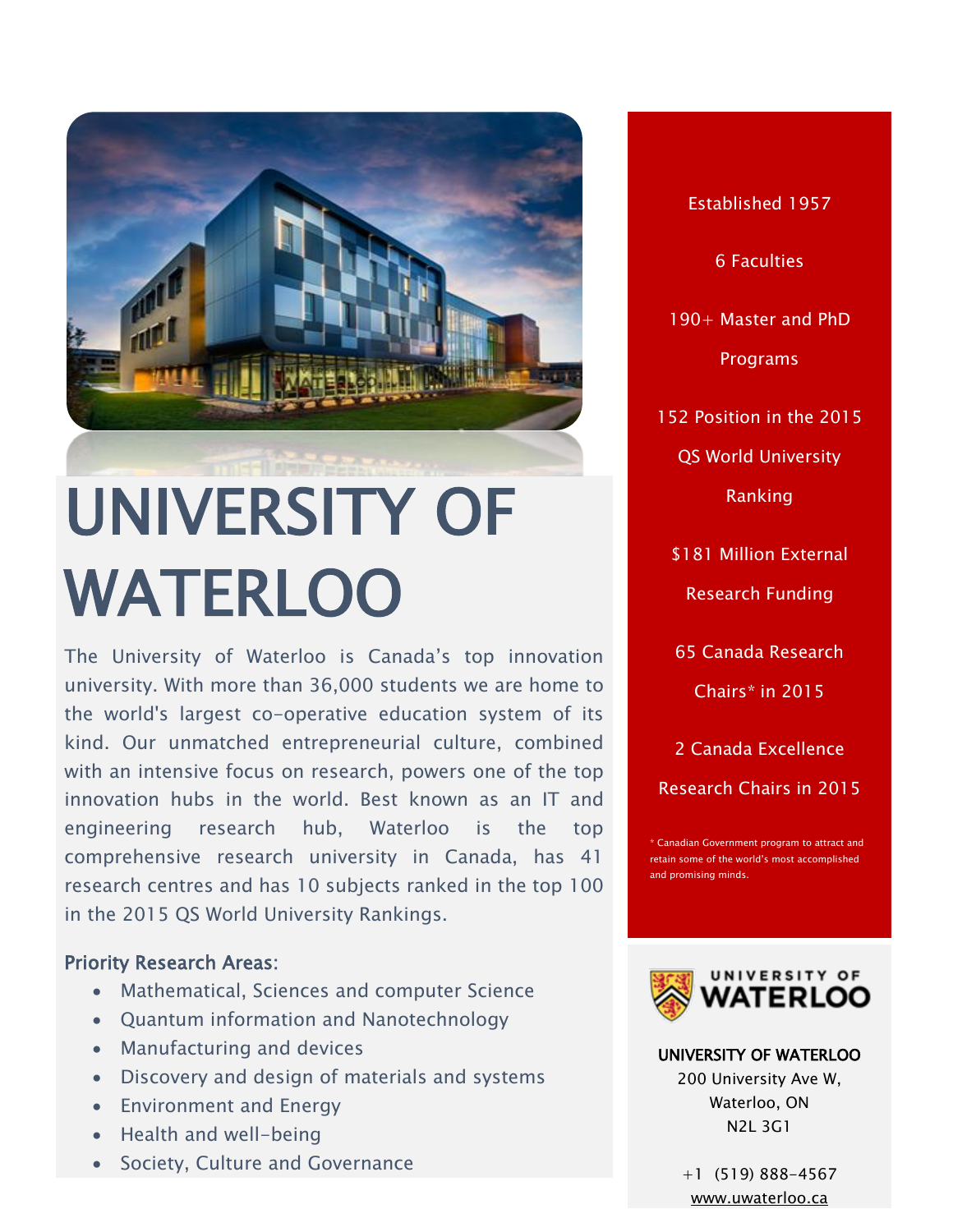# University of Waterloo Highlights

In the heart of Waterloo Region, at the **forefront of innovation**, the University of Waterloo is home to [world-changing research](https://uwaterloo.ca/state-of-the-university/2015/feature/world-changing-research) and inspired teaching.

You create it, you own it. As a national leader in the transfer of ideas and technology to the private sector, our **International Property (IP) Rights Policy** grants ownership to the inventor.

[Entrepreneurship](https://uwaterloo.ca/entrepreneurship/) is in our DNA. UWaterloo is the #1 Canadian university for venturebacked capital enterprises.

UWaterloo is ranked #1 for career preparation (Globe and Mail University Report). [Experiential learning,](https://uwaterloo.ca/state-of-the-university/2015/feature/students-uniquely-equipped-success) [co-operative education,](https://uwaterloo.ca/co-operative-education/) and our [GRADventure](https://uwaterloo.ca/gradventure/) program prepare students for career success.

One of 10 global universities invited to lead the UN Women's HeForShe IMPACT **[10x10x10](https://uwaterloo.ca/president/heforshe-waterloo)** initiative. HeForShe is a global effort to engage men and boys in removing the social and cultural barriers that prevent women and girls from achieving their potential, and together positively reshaping society.

Our internationally acclaimed [Mike and Ophelia Lazaridis Quantum-Nano Centre](https://uwaterloo.ca/mike-ophelia-lazaridis-quantum-nano-centre/) houses ground-breaking research through the [Institute for Quantum Computing \(IQC\)](http://iqc.uwaterloo.ca/) and the [Waterloo Institute for Nanotechnology \(WIN\).](https://uwaterloo.ca/institute-nanotechnology/)

UWaterloo Established Canada's first graduate programs in [Kinesiology,](https://uwaterloo.ca/kinesiology/) [Gerontology,](https://uwaterloo.ca/public-health-and-health-systems/) and [Recreation and Leisure Studies.](https://uwaterloo.ca/recreation-and-leisure-studies/)

Our [Cheriton School of Computer Science](https://cs.uwaterloo.ca/) is the largest academic computer science research centre in Canada.

UWaterloo is home to:

- The [first LEED Platinum certified building on an Ontario university campus](https://uwaterloo.ca/environment/about/ev3-platinum)
- A new, state-of-the-art [digital arts and media campus](https://uwaterloo.ca/stratford-campus/) in Stratford, Ontario.
- The [Water Institute,](http://water.uwaterloo.ca/) one of the top ten water research institutes in the world
- The largest [Actuarial Science](https://uwaterloo.ca/statistics-and-actuarial-science/) program in North America.
- World-class schools of [Optometry and Vision Science,](https://uwaterloo.ca/optometry-vision-science/) and [Pharmacy.](https://uwaterloo.ca/pharmacy/)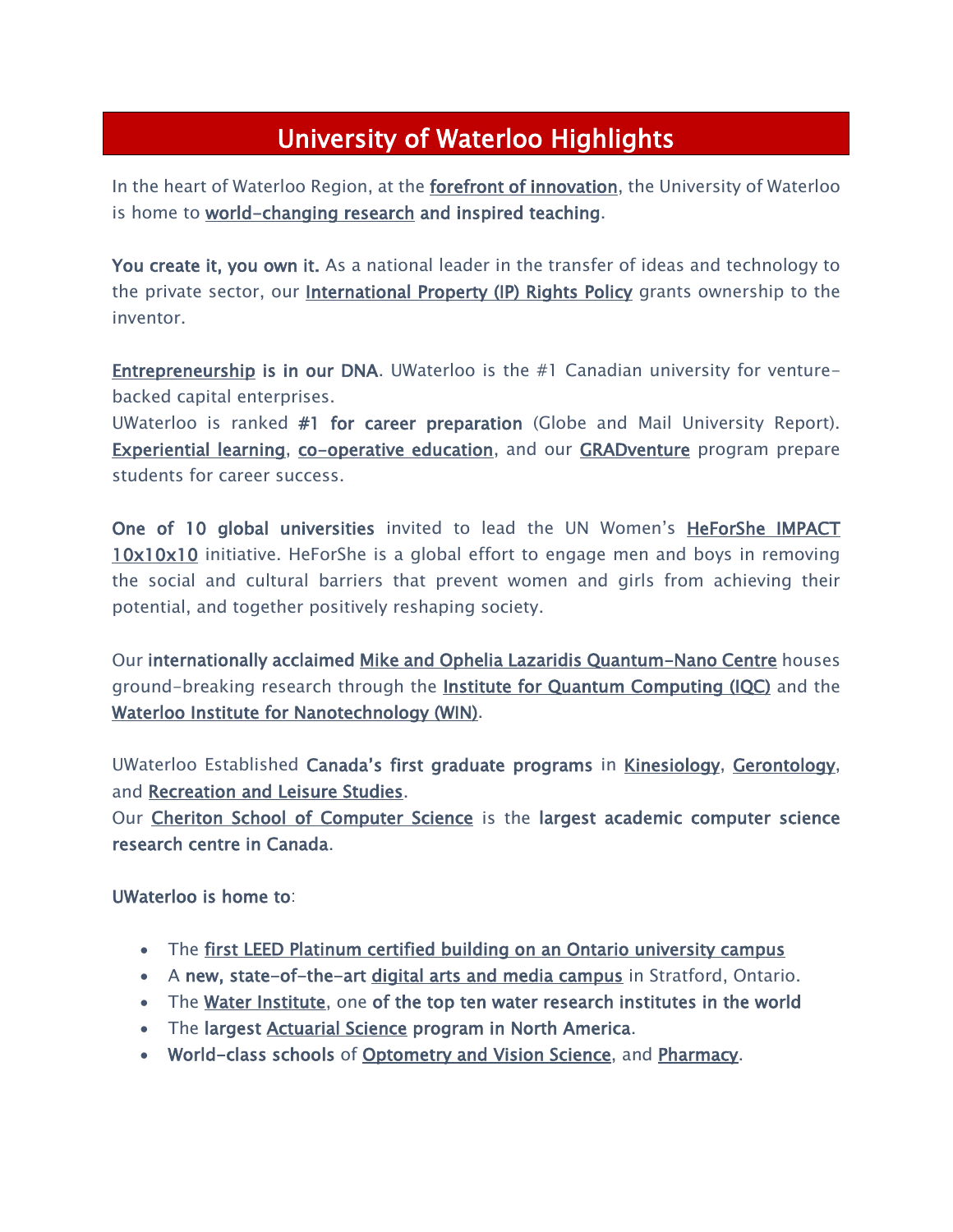#### **University of Waterloo**

#### Priority Research Areas

#### • Society, Culture and Governance

- o Analyzing complex systems and decision-making techniques
- o Advancing understanding of governance at levels ranging from regional to global
- o Understanding how health and wellbeing are enhanced through the effective use of leisure, including its social, psychological, economic and environmental aspects





- o Improving financial management and economic forecasting related to social security, pension plan and the needs of an aging population
- $\circ$  Guiding strategic policy planning on public health and developing practices and policies that shape how individuals and communities receive care
- o Transforming urban landscapes and architectural design

#### Mathematical, Sciences and computer Science

- o Applying mathematical theories to human-machine interaction, cyberphysical systems and artificial intelligence
- o Designing fast algorithms and memory efficient data structure to improve software performance
- o Modelling complex systems from the smallest units of light and matter to the behaviour of black holes, galaxies and large-scale structure in the universe
- o Analysing processes underpinning technological innovation including implementation, diffusion, adaptation and the socio-economic ramifications of technology
- o Mathematical and statistical problems ranging from conceptual foundations of mathematical logic and probability to applies issues in econometrics, finance and health
- o Statistical models and methods for analysis in finance and insurance
- $\circ$  Innovative methods for studies for clinical and population health research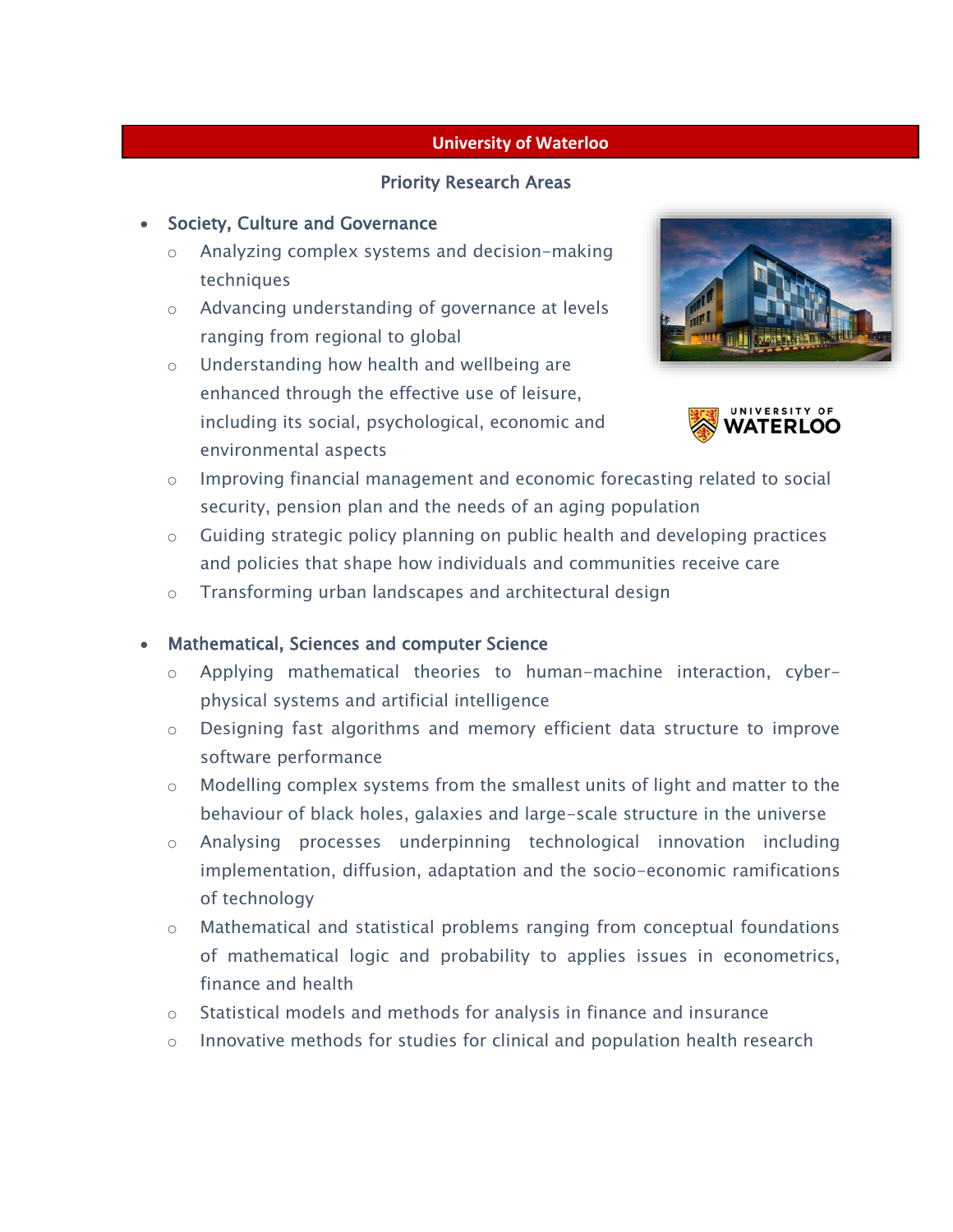# Quantum information and Nanotechnology

- o Connecting quantum theory with gravity
- o Investigating quantum aspects of photonics, optical information processing, superconducting devices, circuit cavity electrodynamics, and fault-tolerant computation
- $\circ$  Exploring nanomaterials critical to novel nanometre-sized devices such as field-effect transistors, self-assembled drug delivery systems, energy storage/generation materials, and molecular recognition elements
- o Creating nano-sized sensors to monitor and regulate engine combustion temperature
- o Using nanotechnology to address issues such as watershed management, climate change, emerging contaminants and water treatment

# • Manufacturing and devices

- o Improve efficiencies and reducing costs in the automotive sector
- $\circ$  Research in Radio frequency technologies including RF Micro-Electromechanical systems (MEMS), miniature RFDID, wireless intelligent systems, filters and multiplexers, superconductivity, novel materials, computer-aided circuit diagnosis, simulations and modelling;
- o Developing intelligent transportation systems
- o Corrective devices to treat diseases and illness
- o Assistive technologies to promote independence and work related health, reduce the risk of injury, assess mobility of older adults and guide decision making
- o Telescope and satellite technology
- o Decision making, reduce transportation time, lower costs and boost productivity

# Discovery and design of materials and systems

- o Studying the mechanical behaviour of metals, composites and intermetallic
- o Enhancing microsystem functionality through materials and process integration
- o Investigating the interaction between living systems and "soft matter" which has applications in biotechnology, biophysics and materials biocompatibility
- o Creating self-driving autonomous vehicles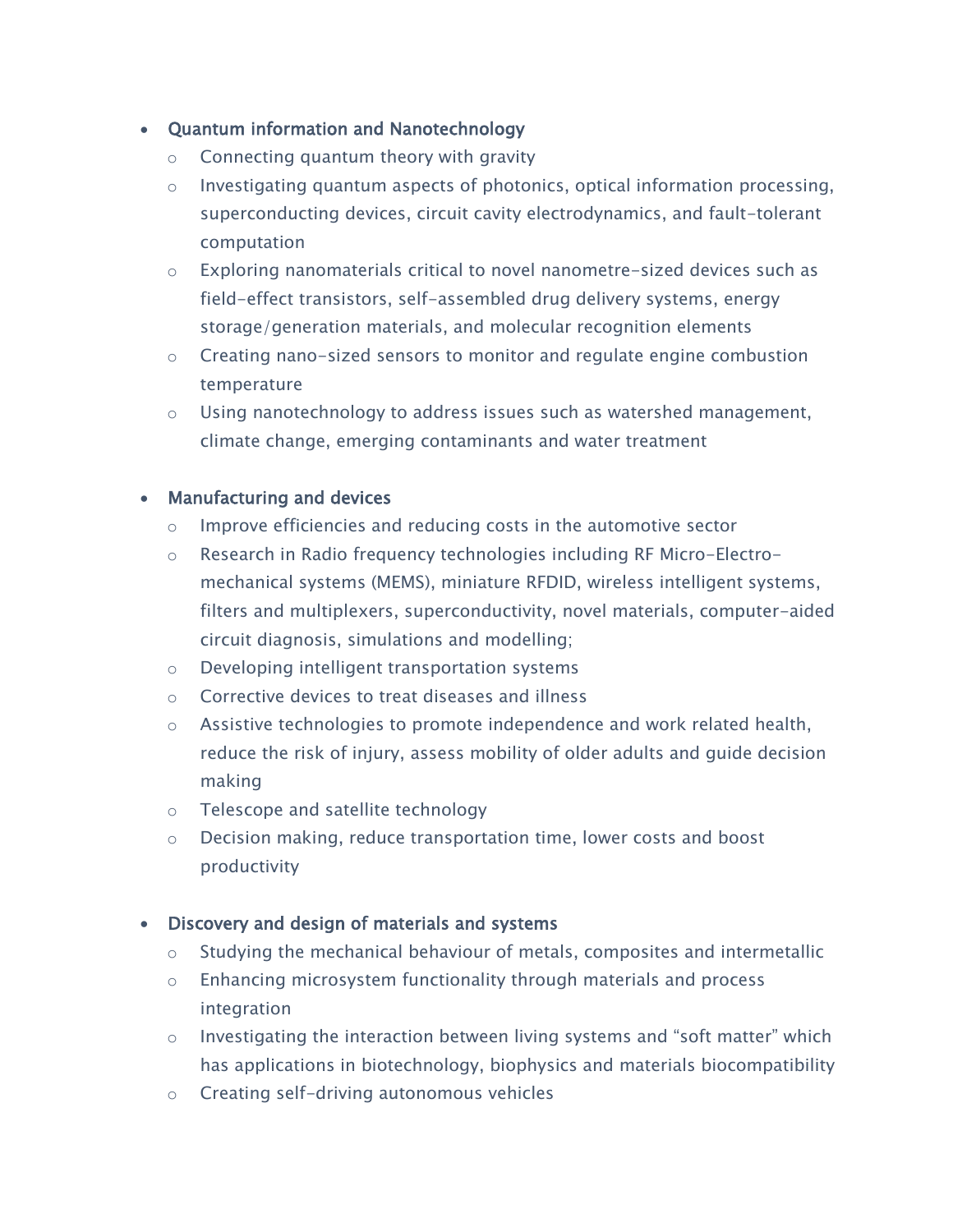- o Conducting research in nanophotonics, quantum materials, nanoelectronic materials, modelling and fabrication
- o Participating in the design, planning and construction of civil infrastructures and the analysis of their reliability

# Environment and Energy

- o Creating new battery technologies
- o Studying renewable energy and energy harvesting
- o Ecotourism urban recreation geography
- o Decreasing emissions and improving vehicle weight reduction
- o Investigating environment fluid dynamics and developing mathematical and computational models in the management of natural environments
- o Analysing earth surface processes
- o Using nanotechnology to create high-performance and high-function products
- $\circ$  Developing sustainable systems for providing high quality drinking water
- o Research in air quality assessment, weather analysis, atmospheric chemistry and modelling and greenhouse gas-source analysis

# • Health and well-being

- o Geriatric, rehabilitation and management of age related conditions in primary and long term care;
- $\circ$  Developing new modelling approaches to characterize the morphology and mechanics of both diseased and healthy tissue;
- o Identify both natural and synthesized compounds that serve as therapeutics for conditions such as cancer, Alzheimer, heart disease, diabetes and infectious diseases caused by bacteria and viruses
- o Mathematical, statistical and computational research into brain activity
- o Improving performance of diagnostic equipment used in healthcare settings

# • Information and communication technology

- o Optimization models for the management of a variety of organizations
- o Machine intelligent systems to learn behaviour and anticipate responses
- o Human side od game related technologies and interactions in order to understand the compelling user engagement of games